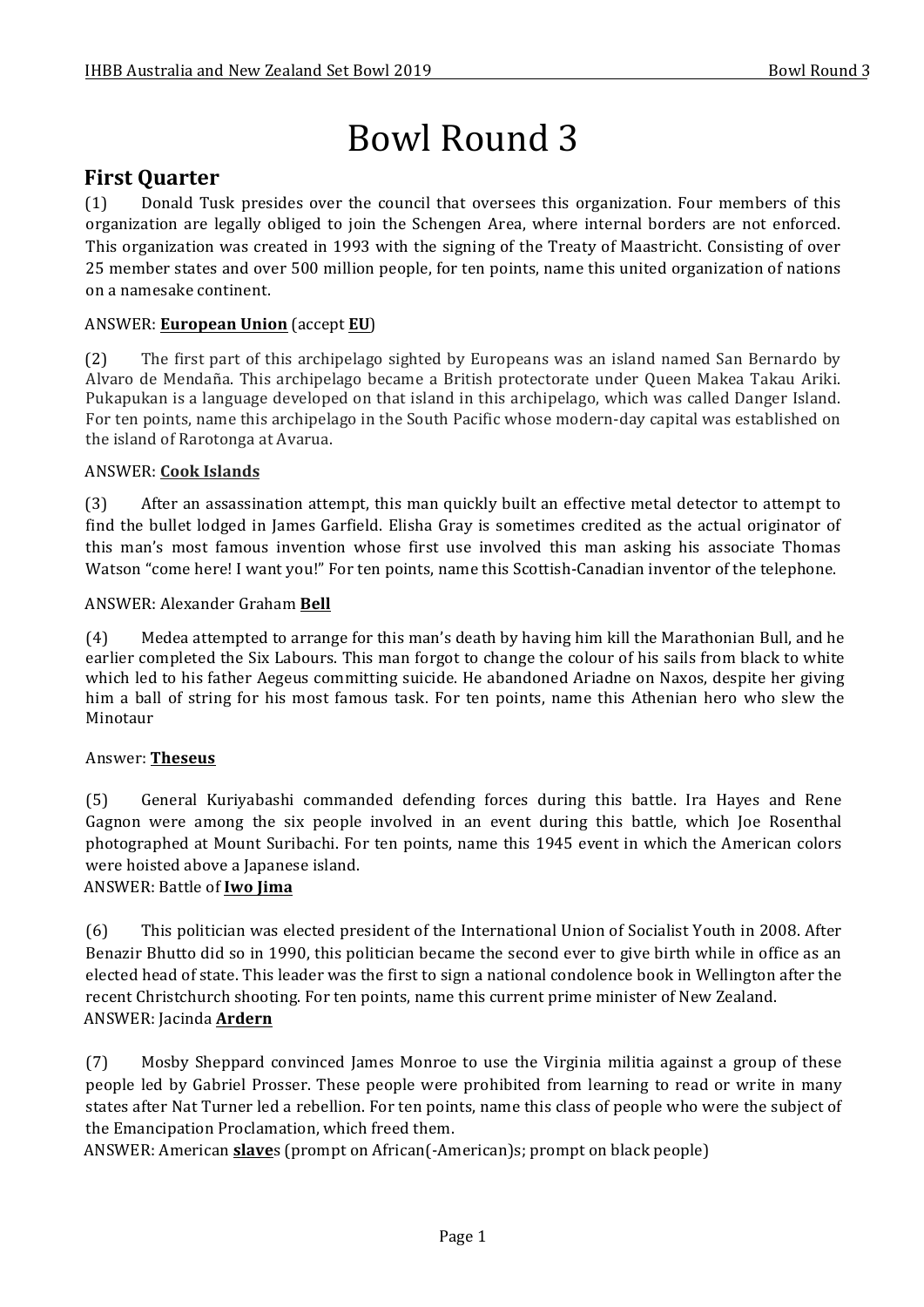(8) In 1929, Leonard Woolley's team of archaeologists found four examples of this type of musical instrument in the ruins of Ur. A Samuel Barber Adagio for this type of instrument was [FK's favorite piece of classical music and was widely broadcast after his assassination. Plectra, picks, or bows may be used to play, for ten points, what class of musical instruments that includes guitars and violins? ANSWER: **string** instruments (accept **lyre**s and/or **harp**s; accept Adagio for **String**s after "Samuel" is read)

(9) A new capital was established at the Bayon after this site was sacked by the Cham people. Completed by Jayavarman VII, this site was constructed to resemble India's Mount Meru. This site was dedicated to Vishnu, but it was later converted into a Buddhist temple. A national flag depicts, for ten points, what Cambodian temple complex?

#### ANSWER: **Angkor Wat**

(10) One man from this state starred in the 1938 film, *The Adventures of Robin Hood* as well as the pirate film *Captain Blood*. This state, the birthplace of Errol Flynn, was originally named after a Dutch explorer. Extensive hunting contributed to the extinction of a native species of this state that was the largest carnivorous marsupial on Earth. For ten points, name this home of the thylacine, an island off the coast of Australia that is home to a namesake "devil."

#### ANSWER: **Tasmania**

# **Second Quarter**

(1) This battle began with light raids against shipping during the "storangriffe" period before culminating in a large scale strike on "Eagle Day." Beta-carotene was used in propaganda as an explanation for why one side in this battle performed better at night. This battle led to the cancellation of the invasion plan Sealion and prompted the losing side to carry out the Blitz. For ten points, name this 1940 battle where the RAF thwarted the Luftwaffe over home airspace. ANSWER: Battle of **Britain** (prompt on the Blitz before mentioned)

BONUS: Carrots didn't win the Battle of Britain; instead, the Chain Home system used this novel

technology to detect incoming German planes.

ANSWER: Early Warning **radar** (prompt on Early Warning alone)

(2) Operation Olive Branch took place in this country and led to the occupation of Afrin. Khmeimim air base is located near this country's city of Latakia and is a major Russian military base. Government forces in this country used chemical weapons during events like the Battle of Aleppo. For ten points, name this country where Bashar Al Assad has fought a civil war 2011.

#### ANSWER: **Syria**

BONUS: Syria was forced to withdraw from which neighboring country in the aftermath of the assassination of its president Rafic Hariri in 2005?

#### Answer: **Lebanon**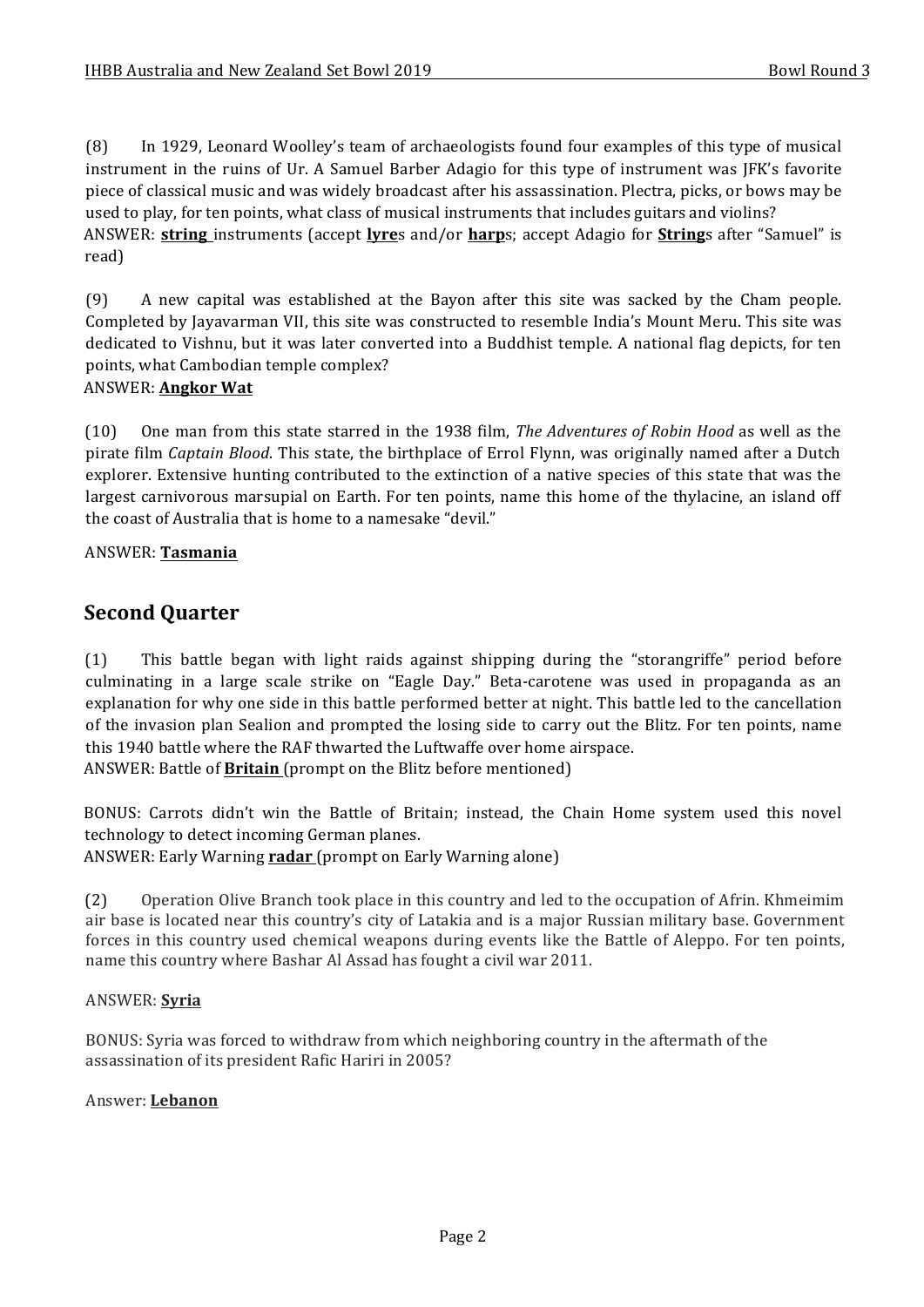(3) The Mu'tazila school disagrees that this work is "uncreated" and thus co-eternal with God. This work, which was standardized around 650 AD by Uthman ibn Affan, was first shared in a cave where Jibreel ordered a certain person to "recite!" People who memorize the entirety of this text are called Hafiz. For ten points, name this scripture divided into 114 surahs and revealed to the prophet Muhammad, the holy book of Islam.

#### ANSWER: The **Qur'an** (or **Koran**)

BONUS: The second and longest surah of the Ouran is named for this animal. A golden statue of a young one of these animals was created by the Israelites while Moses was on Mount Sinai in Exodus, leading to their punishment.

ANSWER: **cow** (accept **Cow** Surah; accept al-**Bagarah**; accept **calf**)

(4) This battle's victors followed up their success with an amphibious landing on Cavite. The McCulloch lost engineer Francis Randall to a heart attack in this battle. The flagship Olympia attacked after the signal "You may fire when you are ready, Gridley" was given at the start of this battle, in which only nine Americans were wounded. For ten points, name this decisive naval battle of the Spanish-American War in the Philippines.

#### ANSWER: Battle of **Manila** Bay

BONUS: Which Caribbean island, now an American commonwealth, was transferred from Spain to the USA after the end of the Spanish-American War? ANSWER: **Puerto Rico**

(5) A ban regarding access to part of this location will go into effect on October 26 of this year. This location was transferred to the Pitjantjatjara in exchange for a ninety-nine year lease. This location shares a national park with Mount Olga, which is part of the Kata Tjuta formations. This feature is notably never climbed by the Anangu, who believe that it is the site of a Dreamtime trail. In 1873, William Gosse named this feature in honor of Chief Secretary Henry Ayers. For ten points, name this sandstone formation sacred to Australian Aborigines.

ANSWER: **Uluru** (accept **Ayers** Rock before "Ayers" is mentioned)

BONUS: Which Australian Prime Minister reneged on a promise to disallow climbing Uluru when negotiating ownership rights of the site with the indigenous Anangu residents of the area?

#### ANSWER: Bob **Hawke**

(6) Elections in this country were held after the June Struggle led to the establishment of the Sixth Republic. A student uprising in 1960 led to the overthrow of this country's first leader, Syngman Rhee. This country signed an armistice at Panmunjom, establishing its northern border as a demilitarized zone at the  $38<sup>th</sup>$  parallel. For ten points, name this country bordered to the north by a country led by the Kim family.

#### ANSWER: **South Korea**

BONUS: This first female President of South Korea was impeached in 2016 on corruption charges. ANSWER: **Park** Geun-hye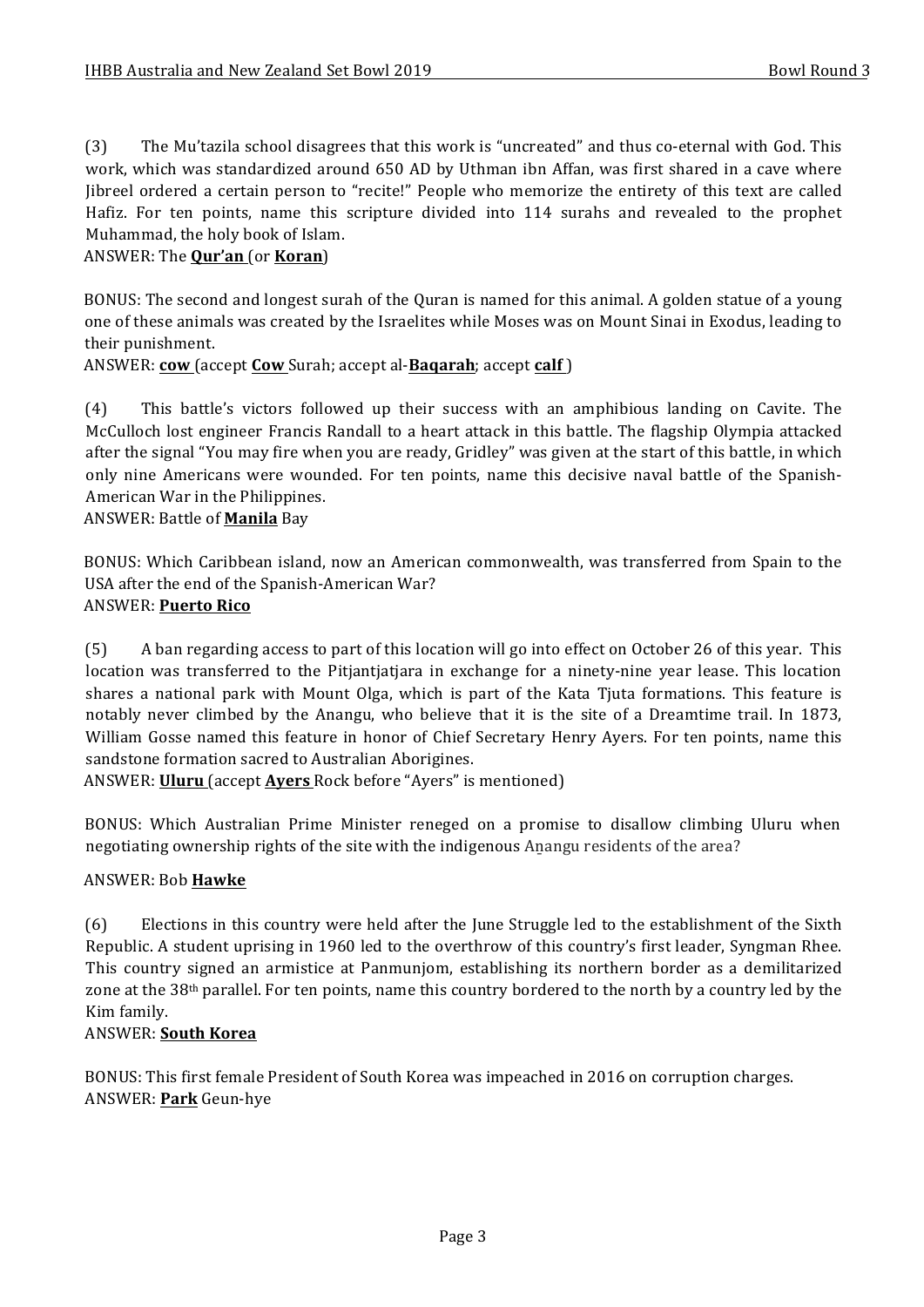(7) A kingdom once located on this island drove out Dutch foreigners in the Siege of Fort Zeelandia. This island, where the Kingdom of Tungning ruled, suffered a forty-year period of martial law called the White Terror. This island was ceded to Japan in 1895 per the Treaty of Shimonoseki, and Chiang Kaishek fled to this island after his defeat in the Chinese Civil War. For ten points, name this island controlled by the Republic of China, whose capital is Taipei.

ANSWER: Taiwan (accept Republic of China or ROC before mentioned)

BONUS: After fleeing to Taiwan, Chiang Kai-shek continued the rule of this political party. ANSWER: **Kuomintang** (or **KMT**; accept **Nationalist Party of China**)

(8) This event led to the creation of a large chain floated on wooden logs in order to block entry into a harbor. The engineer Orban helped construct the large Basilica gun for use in this event, where defenses in the Golden Horn were breached. This event led the title of "Conqueror" to be conferred upon its victorious commander, a sultan who was just 21 years old. The Hagia Sophia became a mosque after, for ten points, what 1453 event that marked the end of the Byzantine Empire? ANSWER: 1453 **Siege** (or **Fall**, etc.) of **Constantinople** (prompt on other descriptive answers)

BONUS: This Sultan of the Ottoman Empire became known as "the Conqueror" after sacking Constantinople.

ANSWER: Mehmed II (or Mehmed the Conqueror)

# **Third Quarter**

The categories are ...

- 1. Suez Crisis
- 2. The Third Crusade
- 3. Apartheid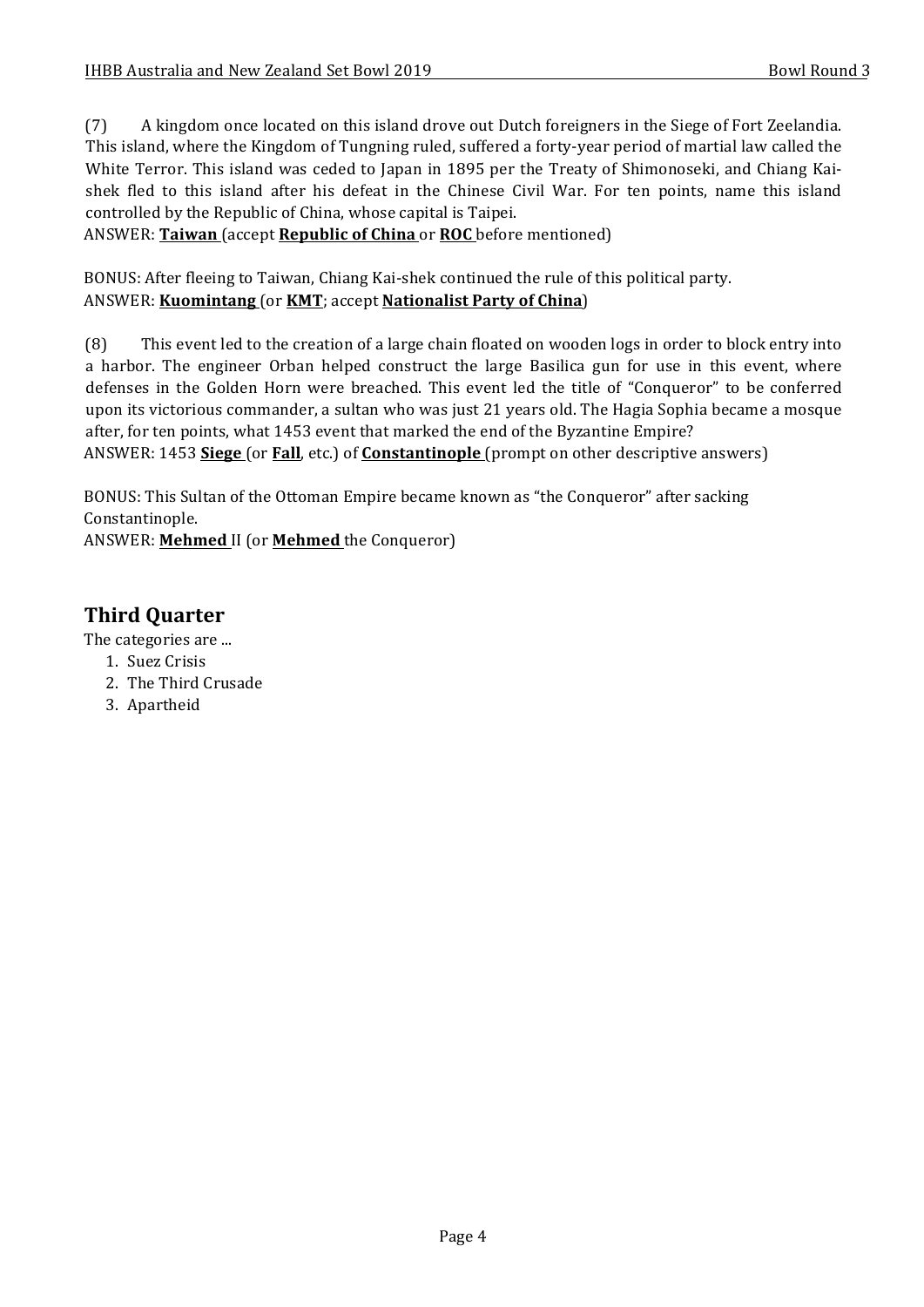## **Suez Crisis**

Name the...

(1) Country where the Suez Canal is located ANSWER**: Egypt**

(2) Leader of Egypt who nationalised the canal ANSWER: Gamal Abdel **Nasser**

(3) US President during the conflict who had commanded the Normandy landings during World War II ANSWER: Dwight D. **Eisenhower** 

(4) Year in which the crisis took place. The Hungarian Rising also occurred in that year. ANSWER: **1956**

(5) Peninsula targeted by Israeli forces in Operation Kadesh ANSWER: **Sinai**

(6) Home country of Prime Minister Lester Pearson who won the Nobel Peace Prize for his actions to resolve it ANSWER: **Canada**

(7) Prime Minister of Britain during the crisis ANSWER**:** Anthony **Eden**

(8) Country which under Premier Guy Mollet (pr. moh-LAY) supported the British during the crisis ANSWER: **France**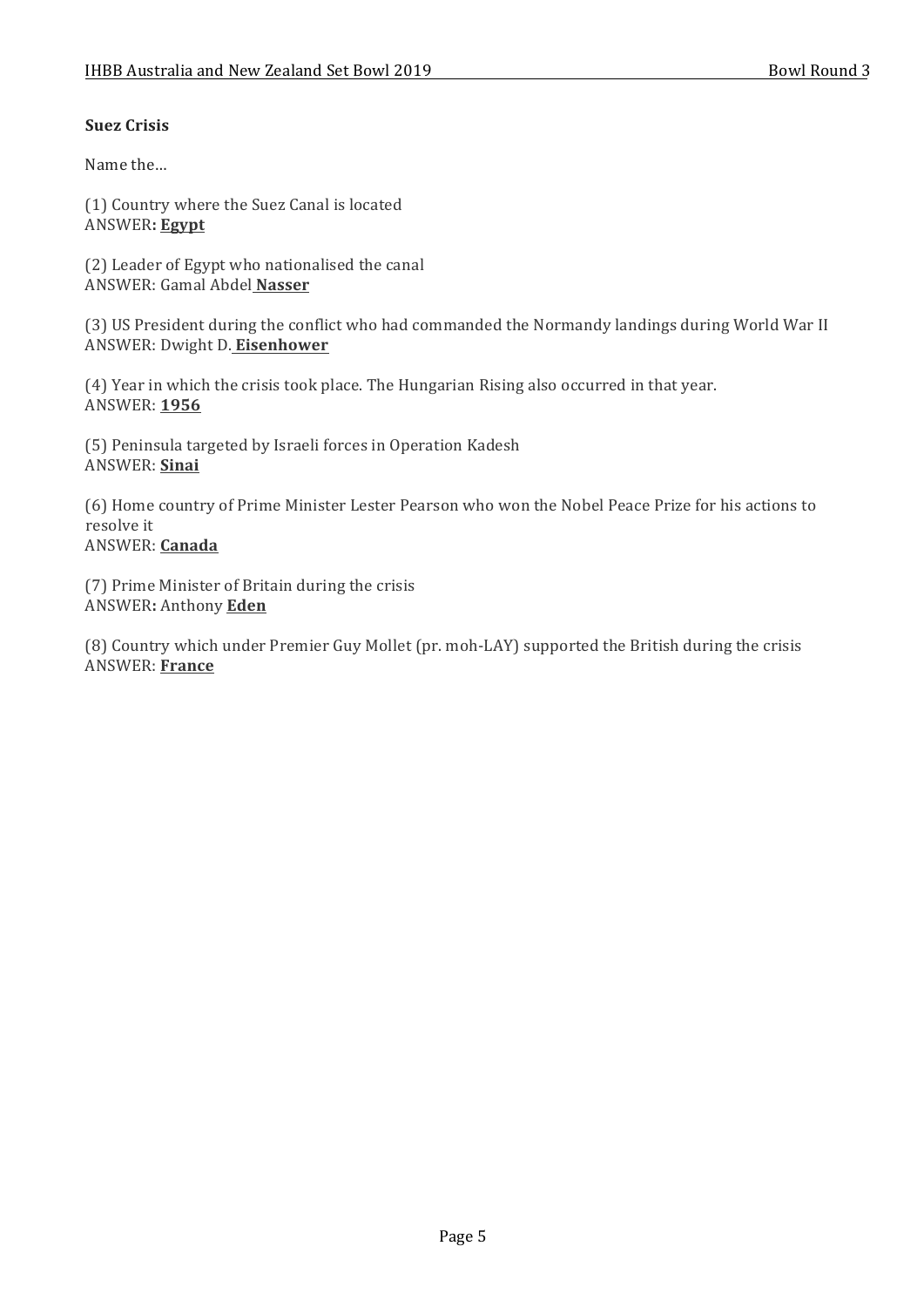## **The Third Crusade**

Name the...

(1) Religion of the Crusaders who sought to take back lands controlled by Muslim rulers. ANSWER: **Christianity** (or Roman **Catholic**ism)

(2) Target city of the Third Crusade, which sought to reclaim it from the Ayyubids. ANSWER: **Jerusalem**

(3) Reigning English King and successor of Henry II, who led the crusade with Philip II of France. ANSWER: **Richard I** (or **Richard the Lionheart**; prompt on Richard)

(4) Military order whose members fought in the Third Crusade, bearing distinctive white banners with red crosses.

ANSWER: **Knights Templar** (accept **Templar**s; accept **Order of Solomon's Temple**; accept **Poor Fellow-Soldiers of Christ and of the Temple of Solomon**)

(5) Ayyubid Sultan who conquered the Holy Land in 1187 with unified Egyptian and Syrian forces. ANSWER: **Saladin** (or An-Nasir **Salah ad-Din** Yusuf ibn Ayyub)

(6) Holy Roman Emperor who also led troops during the Third Crusade, but drowned in a river before reaching the Holy Land.

ANSWER: Frederick Barbarossa (accept Frederick I; prompt on Frederick)

(7) City in present-day Israel that was besieged by Guy of Lusignan in 1189 and eventually recaptured. ANSWER: **Acre**

(8) Crushing 1187 battle that allowed Muslim forces to re-capture most of the Crusader-held cities in the Holy Land, leading to the Third Crusade.

ANSWER: Battle of (the Horns of) Hattin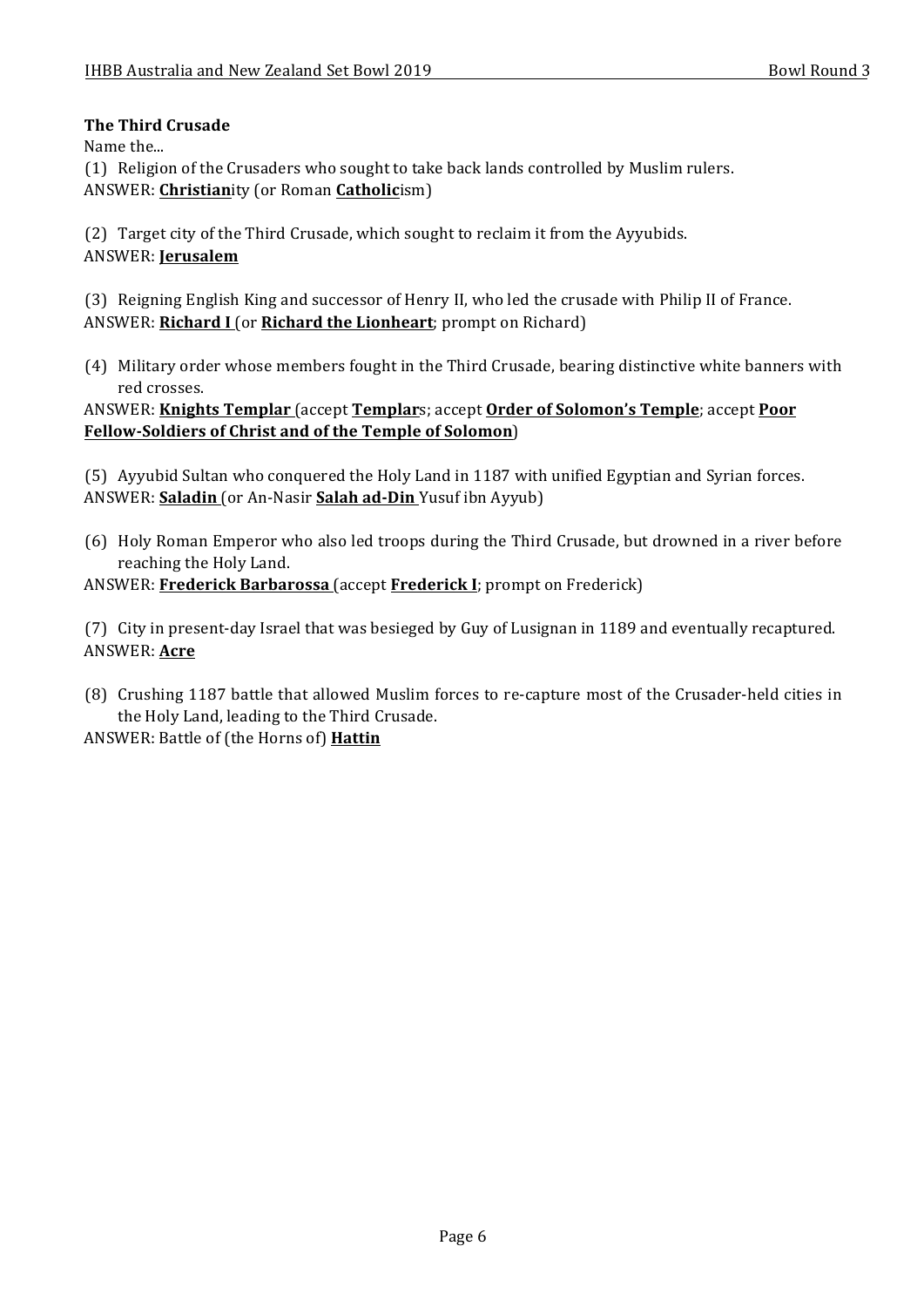# **Apartheid**

Name the...

(1) African country where white politicians created apartheid.

#### ANSWER: **South Africa**

(2) First black president of that country, being elected after years in prison fighting apartheid. ANSWER: Nelson **Mandela**

(3) Decade in which that man came to power and apartheid was fully abolished. ANSWER: 19**90**'s

(4) Largest city in which apartheid was carried out; the aforementioned trial was named for a suburb of this city.

#### ANSWER: **Johannesburg**

(5) Language from which the word "apartheid" is derived; it and English were required to be taught in schools.

ANSWER: **Afrikaans** (prompt on Dutch)

(6) Sport played by the Springboks, whose 1981 Test tour of New Zealand was heavily protested. ANSWER: rugby union

(7) Last apartheid-era President, a white politician who also ended his country's nuclear weapons program.

ANSWER: Frederik Willem **de Klerk**

(8) 1960 massacre in which 69 protesters against the pass laws were killed by police. ANSWER: **Sharpeville** Massacre

# **Fourth Quarter**

(1) A section sometimes referred to as southern section of this location is alternatively **named the "Tea Horse."** In 2014, the Chang'an-Tian Shan  $(+)$  Corridor of this location was made a **UNESCO World Heritage Site. Zhang Qian travelled along this** (\*) network after being sent as a Han Dynasty envoy abroad. For ten points, name this network of routes that connected the eastern and western worlds, named for a fabric.

# ANSWER: **Silk Road**

(2) Operation Beowulf was a plan to occupy two islands in this body of water, Saaremaa and **Hiiumaa.** During the Roman Empire, this body of water was known as the  $(+)$  Mare Suebicum. During the Crimean war, the British and French attacked Suomenlinna and Kronstadt on this **body of water. The Hanseatic league** (\*) controlled territory from this body of water to the North Sea. For ten points, name this sea of Northern Europe enclosed by several countries like Finland, Sweden and Denmark. 

ANSWER: **Baltic** Sea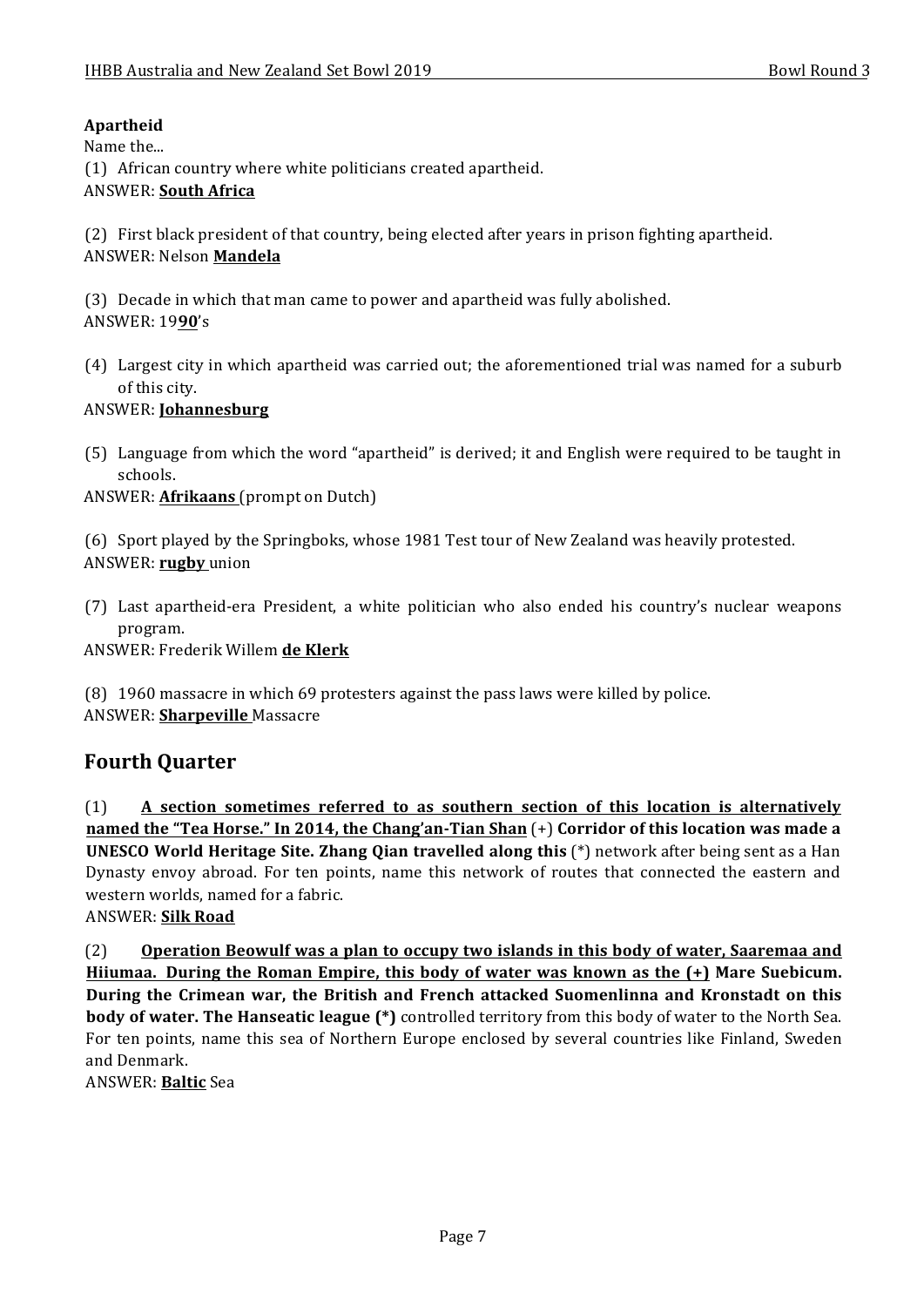(3) For his handling of the aftermath of one of these events, Michael Brown was once told he **was doing a "heck of a job."** (+) Dade County was heavily affected by one of these events in 1992 **that was designated** (\*) Category 5. Levee failure in various parishes led to a particularly devastating recent one of these events that passed through New Orleans in 2005. For ten points, name these natural disasters like Katrina.

ANSWER: **Hurricane**s (accept Hurricane Katrina or Hurricane Andrew)

(4) A development plan for this city is named after its first surveyor-general, known as **'Light's Vision'. This city was known by a Kaurna word (+) translated as 'place of the red** kangaroo'. This city, home to the Old Gum Tree in its district of Glenelg, has the most centralised **population of any state in Australia. This city was named in honor of the** (\*) queen consort to King William IV. For ten points, name this capital of South Australia.

# ANSWER: **Adelaide**

(5) **An** institute named for this philosopher is operated by the Hanban and promotes Chinese language and culture internationally. A work by this man names the period in which he lived and is titled the (+) Spring and Autumn Annals. This Chinese philosopher articulated the Silver **rule which stated (\*)** that no one should do what they do not want done to them, and this philosopher championed family loyalty and respect of elders. For ten points, name this Chinese philosopher who wrote Analects.

# ANSWER: **Confucius**

(6) **During this conflict, Henry Ross designed a flag that only had the Southern Cross on it. An <u>organisation was created during this conflict seeking justice for James Scobie, called the (+)</u> Ballarat Reform League. The Electoral Act 1856 was passed after this conflict, caused by the increase in license fees for** (\*) miners. For ten points, name this only armed rebellion in Australia in 1854 by gold miners against the colonial UK government.

# ANSWER: **Eureka Stockade** Rebellion

(7) This ruler's prime minister Peter Stolypin invoked the Fundamental Laws to dissolve **disagreeable sessions of parliament.** Under the advice of Sergei (+) Witte, this ruler agreed to **give up some powers in the October Manifesto. This ruler was executed in (\*)** Yekaterinburg with his family to prevent them from falling into the hands of the White Army. The February Revolution led to the abdication of, for ten points, what Romanov ruler, the final Russian tsar? ANSWER: **Nicholas II**

(8) **This battle became necessary after the Vale of Tempe was proven to be avoidable by an approaching force. During this battle, warnings of arrows that could "block out the**  $(+)$  **sun" prompted** a general to reply, "we shall fight them in the shade." This battle was won when **Hydarnes led his troops through the "goat path" revealed by Ephialtes [eff-ee-all-teez]. The**  $(*)$ Athenian navy withdrew to Salamis after, for ten points, what 480 BC battle where Leonidas and 300 Spartans tried to hold off a larger Persian army?

ANSWER: Battle of **Thermopylae**